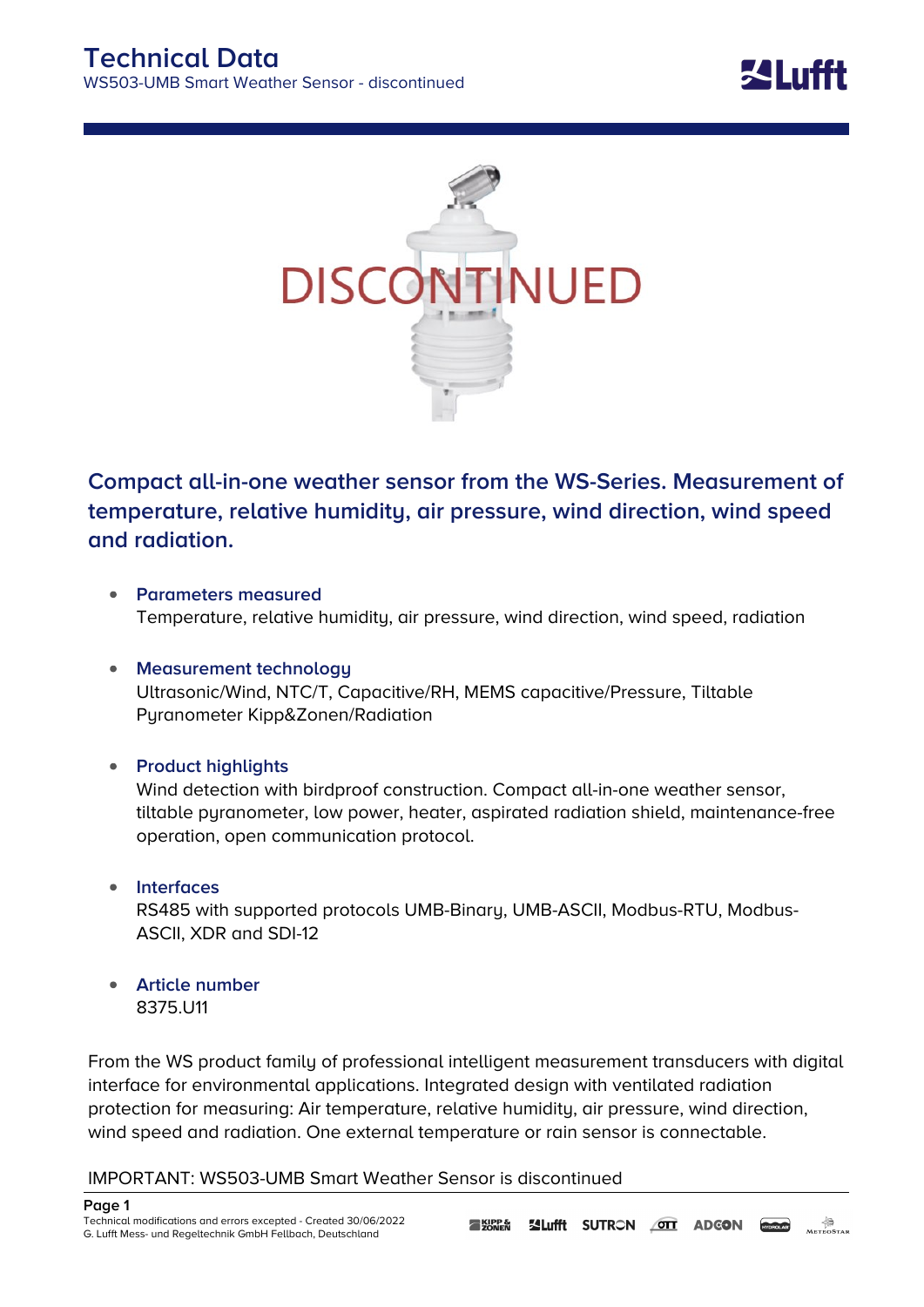| General                    |                                                              |
|----------------------------|--------------------------------------------------------------|
| <b>Dimensions</b>          | Ø approx. 150mm, height approx. 392mm                        |
| Weight                     | Approx. 1.5kg                                                |
| Interface                  | RS485, 2-wire, half-duplex                                   |
| Power supply               | 1132 VDC                                                     |
| Power supply               | 511 VDC (electronics with limited precision of measurements) |
| Power supply               | 24 VDC +/- 10% (heater)                                      |
| Power consumption          | 20 VA (heater)                                               |
| Operating temperature      | -5060°C (with heater)                                        |
| Operating rel. humidity    | 0100% RH                                                     |
| Cable length               | 10 <sub>m</sub>                                              |
| Protection level housing   | <b>IP66</b>                                                  |
| Standards/Regulations      | Compliant to IEC 61724-1:2017 Class C                        |
| Mast mounting suitable for | mast diameter 60 - 76mm                                      |

| <b>Radiation</b>                      |                       |
|---------------------------------------|-----------------------|
| Response time (95%)                   | $<$ 18 s              |
| Non-stability (change/year)           | $< 1\%$               |
| Non-linearity (0 to 1,000 $W/m^2$ )   | $< 1\%$               |
| Directional error (at 80° with        | < 20 W/m <sup>2</sup> |
| 1,000W/m <sup>2</sup>                 |                       |
| Temperature dependence of             | $<$ 5 % ([10 +40 °C)  |
| sensitivity                           |                       |
| Tilt error (at 1000W/m <sup>2</sup> ) | $< 1\%$               |
| Spectral range                        | 3002800 nm            |
| Measuring range                       | 2000 $W/m2$           |
| Altitude                              | 060°                  |

| <b>Compass</b>    |                 |
|-------------------|-----------------|
| Measurement range | 0359°           |
| <b>Resolution</b> | $1.0^\circ$     |
| Accuracy          | $+/-10^{\circ}$ |
| Sampling rate     | 5 minutes       |

| Temperature     |                                             |
|-----------------|---------------------------------------------|
| Principle       | NTC                                         |
| Measuring range | l-50  60 ℃ l                                |
| Unit            | ∣∘∩                                         |
| Accuracy        | ±0.2°C (-2050°C), otherwise ±0.5°C (>-30°C) |

| <b>Relative humidity</b> |                   |
|--------------------------|-------------------|
| Principle                | <b>Capacitive</b> |
| Measuring range          | $0100%$ RH        |
| Unit                     | $\mathsf{R}$ RH   |
| Accuracy                 | $\pm 2\%$ RH      |

## **Page 2**